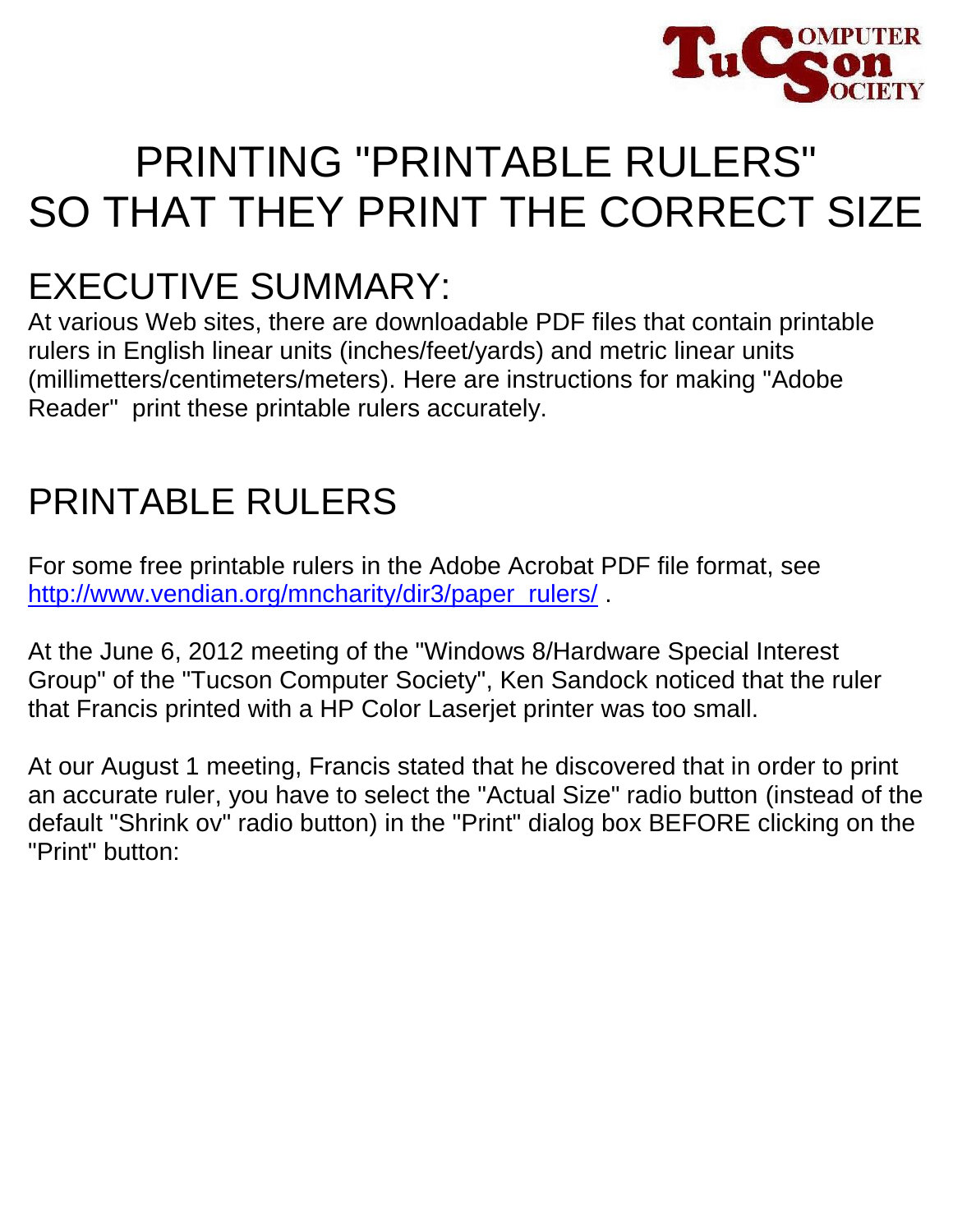# STEP BY STEP INSTRUCTIONS

Step 1:

Start a Web browser (such as Internet Explorer, Mozilla Firefox, Google Chrome, etc.) in a computer that is connected to the Internet.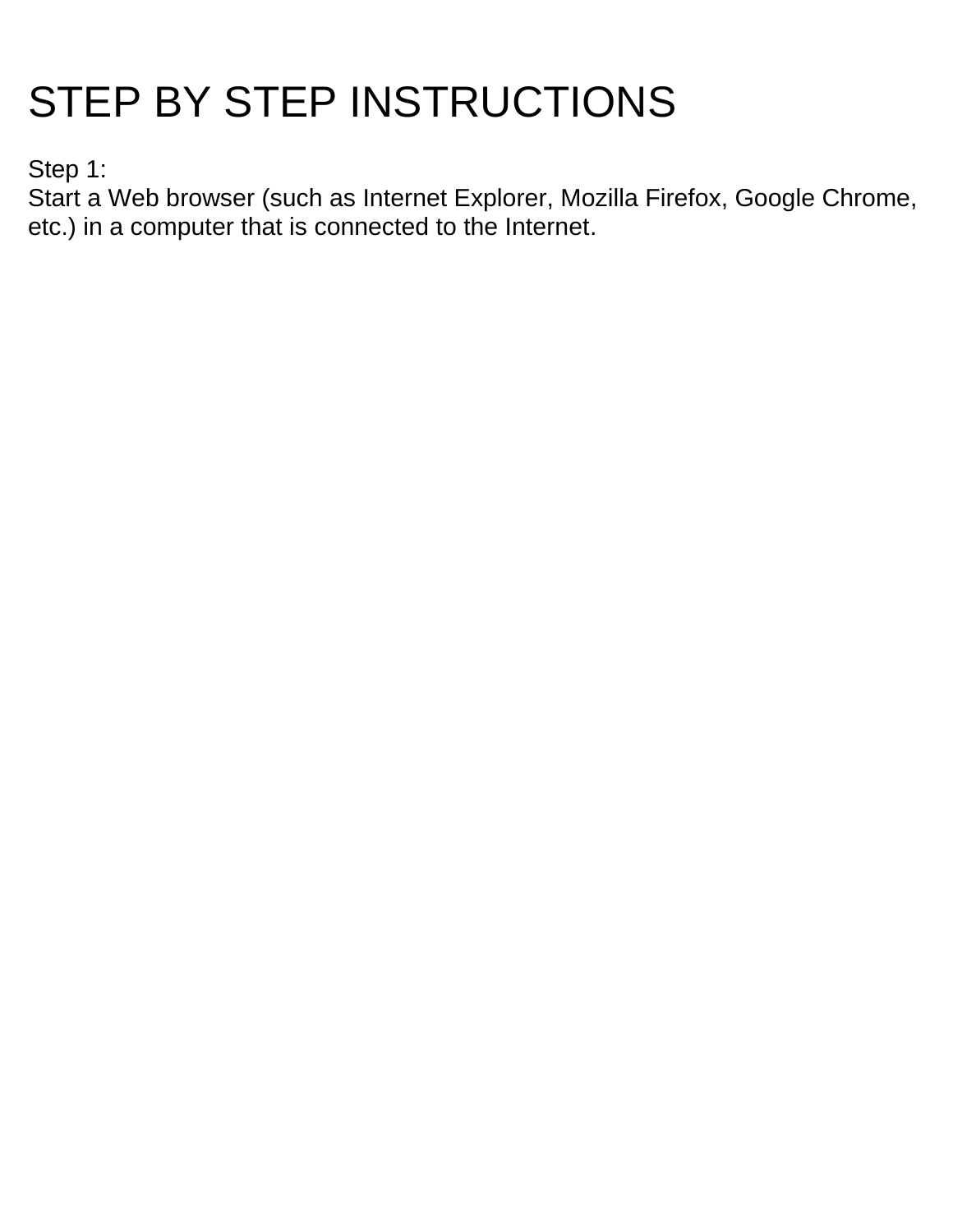Step 2: Go to [http://www.vendian.org/mncharity/dir3/paper\\_rulers/](http://www.vendian.org/mncharity/dir3/paper_rulers/)

\*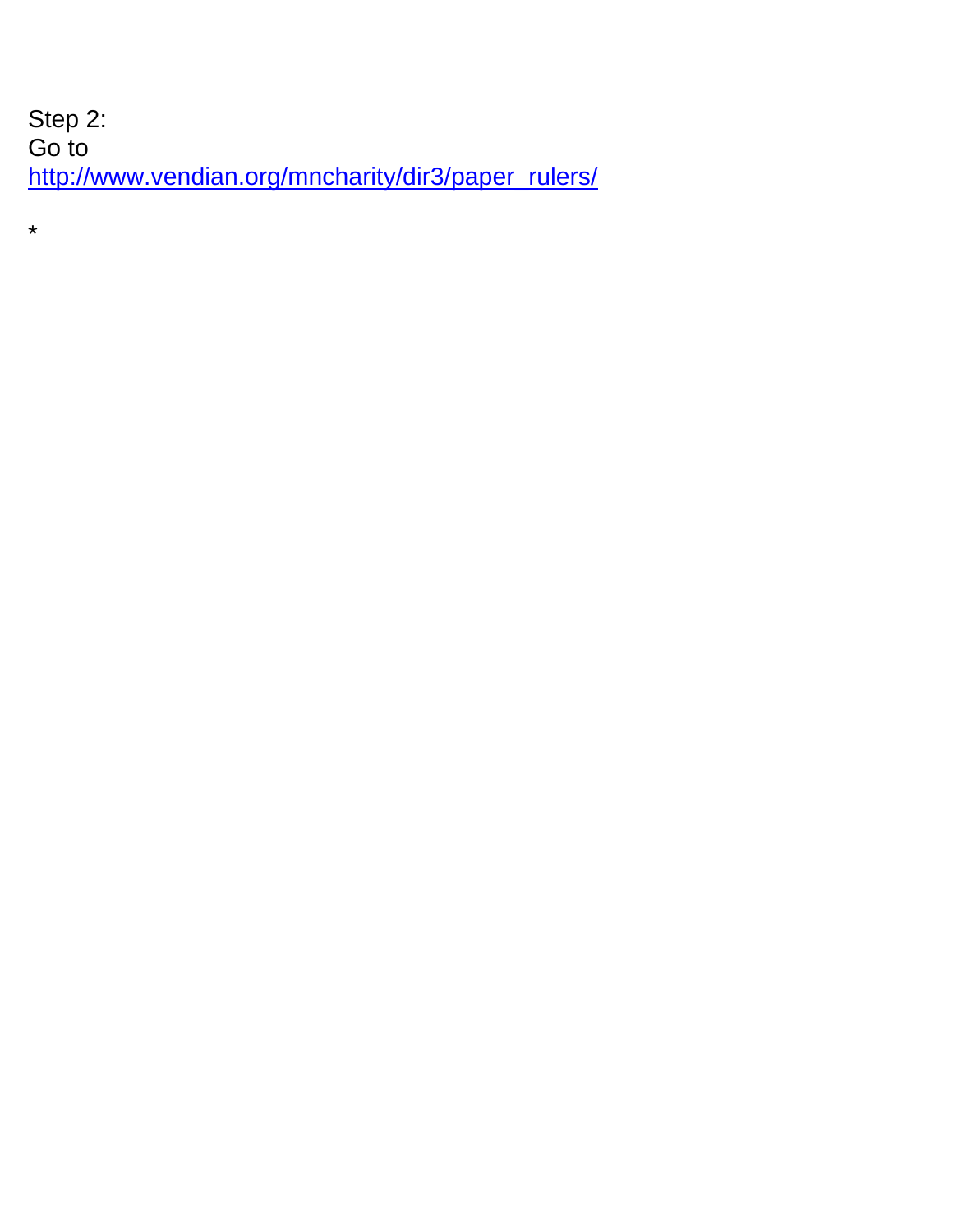#### Step 3: Click on the "PDF" hyperlink for the desired ruler:

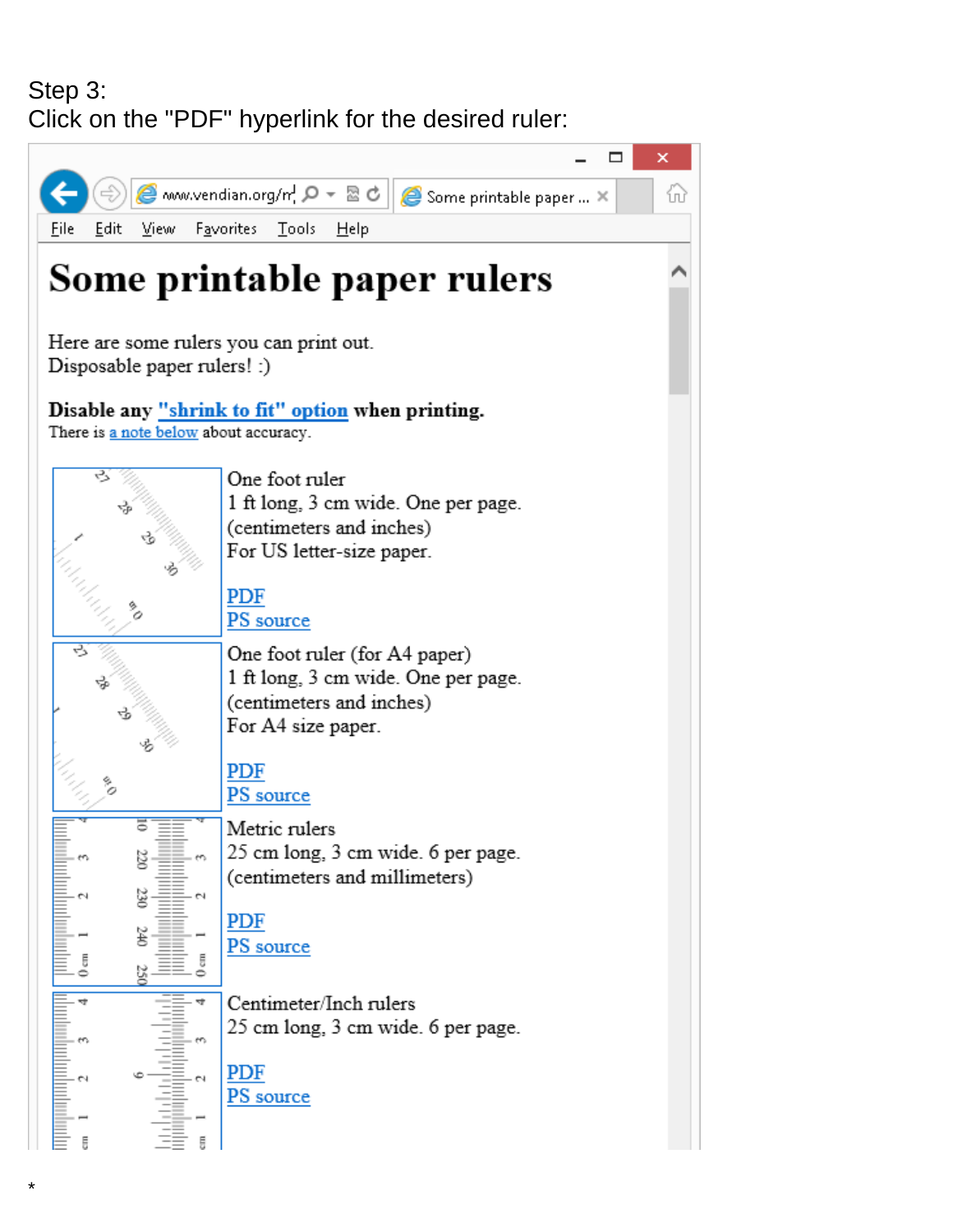#### Step 4:

You will either be downloading or viewing a PDF file:

If you end up downloading a PDF file, open it in your PDF viewer program of choice:

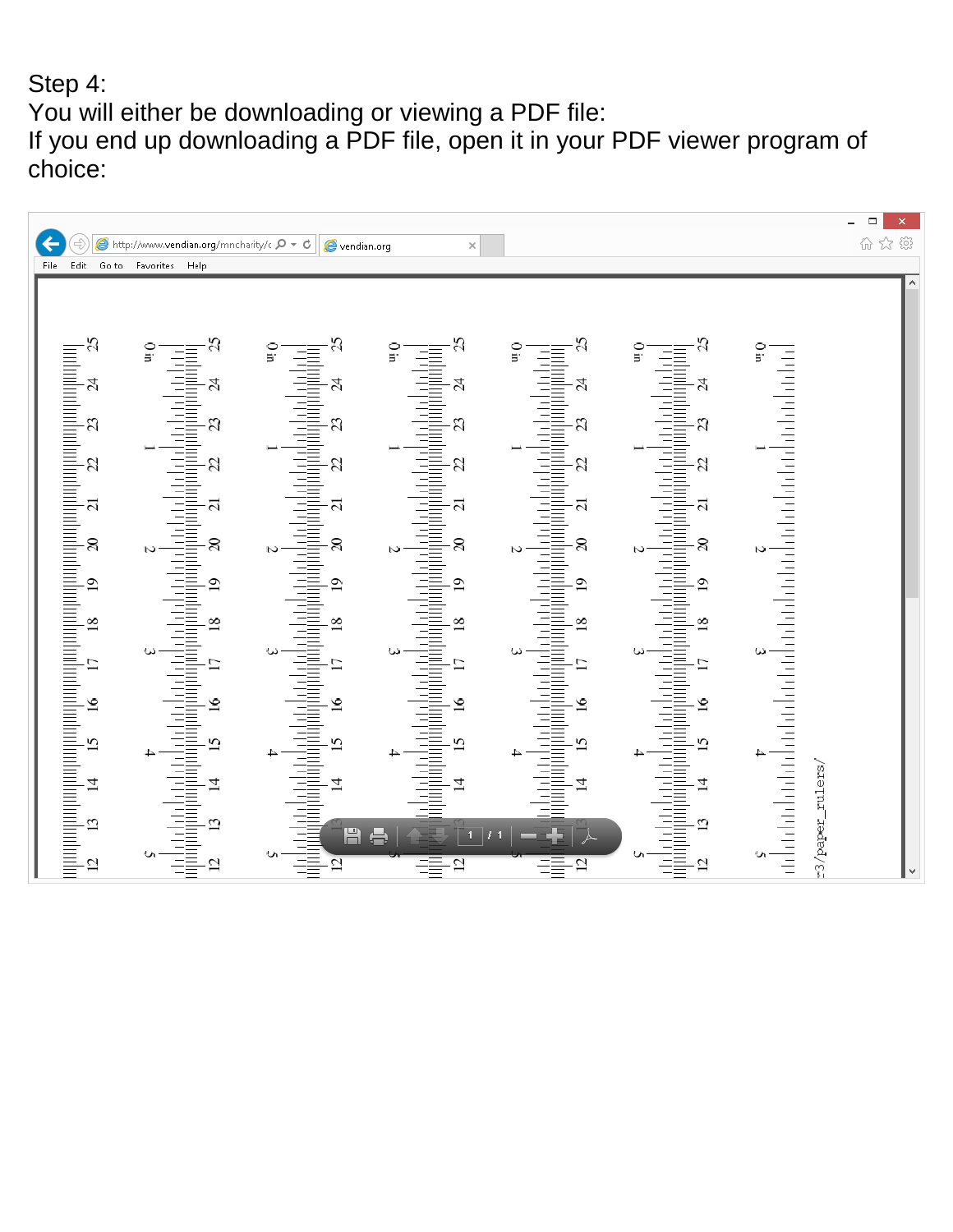#### Step 5: Click on "File" in the Menu Bar

#### Step 6:

Click on "Print" in the pull-down menu:

## Step 7:

A "Print" dialog box will be displayed:

| 包      |                                                                                                                                                                                                                                                                                      | □<br>rulers_cm_in_narrow.pdf - Adobe Reader                                                                                                                                                                                                                                                                                                                                                                                                                                                                                                                                                                                                                                                                                                                                                                                                                                                                                                                                                                                                                                                                                                                                                                                                                                                                                                                                                                    |  |
|--------|--------------------------------------------------------------------------------------------------------------------------------------------------------------------------------------------------------------------------------------------------------------------------------------|----------------------------------------------------------------------------------------------------------------------------------------------------------------------------------------------------------------------------------------------------------------------------------------------------------------------------------------------------------------------------------------------------------------------------------------------------------------------------------------------------------------------------------------------------------------------------------------------------------------------------------------------------------------------------------------------------------------------------------------------------------------------------------------------------------------------------------------------------------------------------------------------------------------------------------------------------------------------------------------------------------------------------------------------------------------------------------------------------------------------------------------------------------------------------------------------------------------------------------------------------------------------------------------------------------------------------------------------------------------------------------------------------------------|--|
| File   | View<br>Edit                                                                                                                                                                                                                                                                         | Window<br>Help<br>×                                                                                                                                                                                                                                                                                                                                                                                                                                                                                                                                                                                                                                                                                                                                                                                                                                                                                                                                                                                                                                                                                                                                                                                                                                                                                                                                                                                            |  |
| 建      | 汐                                                                                                                                                                                                                                                                                    | Œ<br>F.<br>亭<br>100%<br>V<br>Ð<br><b>Tools</b><br>$\mathbf{1}$<br>/1<br>$\equiv$<br><b>Sign</b><br>Comment<br>▼<br>同                                                                                                                                                                                                                                                                                                                                                                                                                                                                                                                                                                                                                                                                                                                                                                                                                                                                                                                                                                                                                                                                                                                                                                                                                                                                                           |  |
| Ľ<br>O | SS.<br>4                                                                                                                                                                                                                                                                             | ∼<br>Click on Sign to add text<br>and place signature on a<br>PDF File.<br>–≕న<br>$= -8$<br>–— న<br>–'ଧ<br>×<br>Print<br>Help $\odot$<br>HP Color LaserJet 2600n<br>Advanced<br>Printer:<br>v<br>Properties                                                                                                                                                                                                                                                                                                                                                                                                                                                                                                                                                                                                                                                                                                                                                                                                                                                                                                                                                                                                                                                                                                                                                                                                    |  |
|        | ನಿ $\overline{a}$                                                                                                                                                                                                                                                                    | F<br>Copies: 1                                                                                                                                                                                                                                                                                                                                                                                                                                                                                                                                                                                                                                                                                                                                                                                                                                                                                                                                                                                                                                                                                                                                                                                                                                                                                                                                                                                                 |  |
|        | hailan kecamatan di disebutkan di disebutkan di disebutkan di disebutkan di disebutkan di disebutkan di disebu<br>Z<br>$\overline{21}$<br>∞<br>20<br>$\mathbf{\hat{z}}$<br>$\frac{8}{18}$<br>$\triangleright$<br>Ľ,<br>$\frac{6}{2}$<br>ò<br>15<br>$\overline{1}$<br>$\vec{3}$<br>M. | <b>Pages to Print</b><br>Comments & Forms<br>$\odot$ All<br>Document and Markups<br>٧<br>C Current page<br>Summarize Comments<br>Pages 1<br>▶ More Options<br>$8.5 \times 11$ Inches<br>Page Sizing & Handling (i)<br><b>Poster</b><br>图 Multiple<br><b>P</b> Booklet<br>$\frac{1}{2}$ Size<br>Size Options:<br>$\bigcirc$ Fit<br>◯ Actual size<br>Shrink oversized pages<br>Choose paper source by PDF page size<br>Print on both sides of paper<br>Orientation:<br>Auto portrait/landscape<br>O Portrait<br>○ Landscape<br>Want to print colors as gray & black?                                                                                                                                                                                                                                                                                                                                                                                                                                                                                                                                                                                                                                                                                                                                                                                                                                             |  |
|        | 12<br>$\Box$<br>or 6 % <u>z</u><br>or 6 % z                                                                                                                                                                                                                                          | ww.vendian.org/mncharity/dir3/paper_rulers/<br>$\,<$<br>$\, >$<br>Page 1 of 1<br>Page Setup<br>Cancel<br>Print<br>$\begin{tabular}{ c c c c } \hline & \multicolumn{1}{ c }{\multicolumn{1}{ c }{\multicolumn{1}{ c }{\multicolumn{1}{ c }{\multicolumn{1}{ c }{\multicolumn{1}{ c }{\multicolumn{1}{ c }{\multicolumn{1}{ c }{\multicolumn{1}{ c }{\multicolumn{1}{ c }{\multicolumn{1}{ c }{\multicolumn{1}{ c }{\multicolumn{1}{ c }{\multicolumn{1}{ c }{\multicolumn{1}{ c }{\multicolumn{1}{ c }{\multicolumn{1}{ c }{\multicolumn{1}{ c }{\mult$<br>$\begin{bmatrix} \frac{1}{2} & \frac{1}{2} & \frac{1}{2} & \frac{1}{2} & \frac{1}{2} & \frac{1}{2} & \frac{1}{2} \\ \frac{1}{2} & \frac{1}{2} & \frac{1}{2} & \frac{1}{2} & \frac{1}{2} & \frac{1}{2} \\ \frac{1}{2} & \frac{1}{2} & \frac{1}{2} & \frac{1}{2} & \frac{1}{2} & \frac{1}{2} \\ \frac{1}{2} & \frac{1}{2} & \frac{1}{2} & \frac{1}{2} & \frac{1}{2} & \frac{1}{2} \\ \frac{1}{2} & \frac{1}{2$<br>$\begin{bmatrix} \frac{1}{2} & \frac{1}{2} & \frac{1}{2} & \frac{1}{2} & \frac{1}{2} \\ \frac{1}{2} & \frac{1}{2} & \frac{1}{2} & \frac{1}{2} \\ \frac{1}{2} & \frac{1}{2} & \frac{1}{2} & \frac{1}{2} \\ \frac{1}{2} & \frac{1}{2} & \frac{1}{2} & \frac{1}{2} \\ \frac{1}{2} & \frac{1}{2} & \frac{1}{2} & \frac{1}{2} \\ \frac{1}{2} & \frac{1}{2} & \frac{1}{2} & \frac{1}{2} \\ \frac{1}{2} & \frac{1}{2$<br>ada data da batal |  |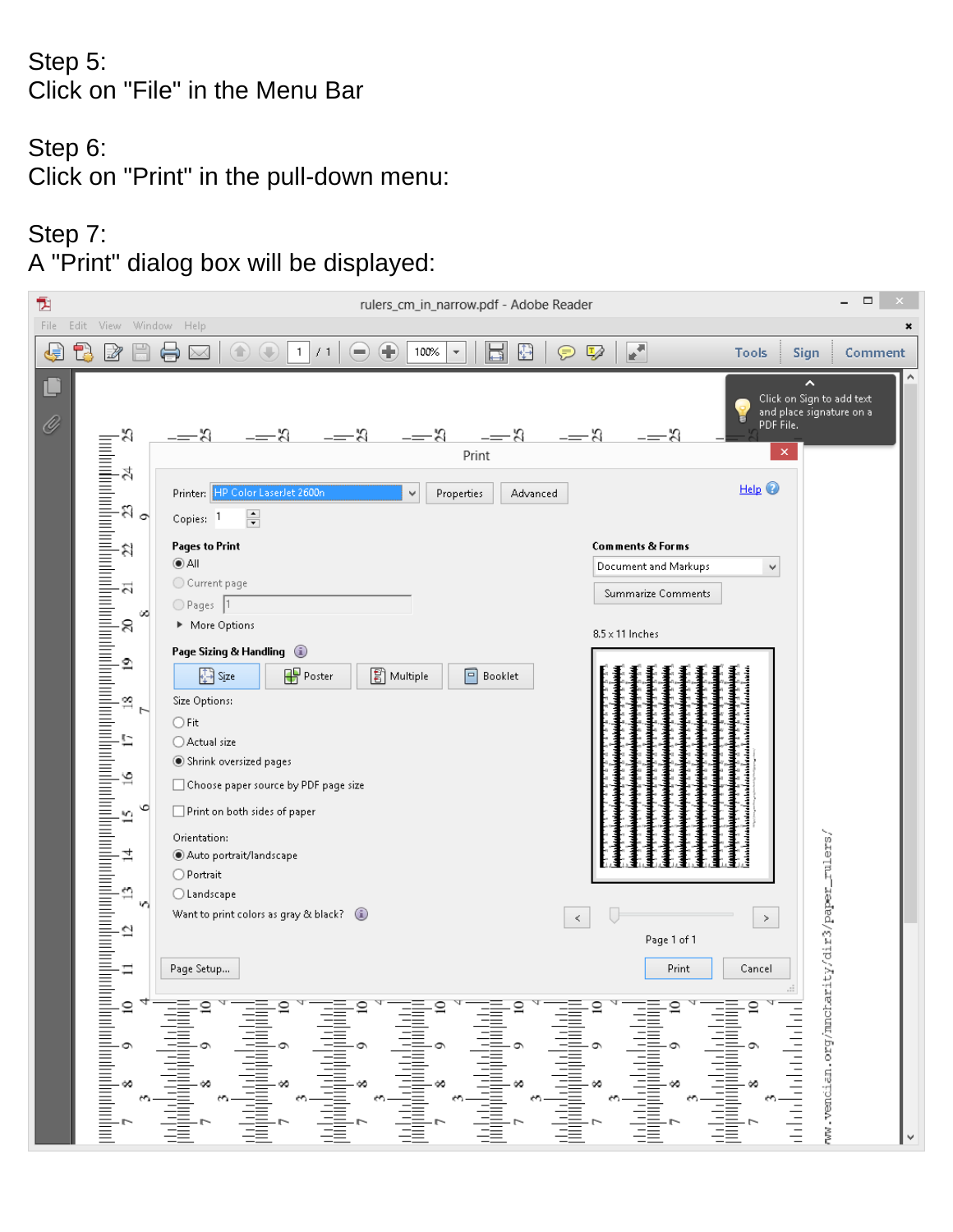### Step 8: Select "Actual size" from the radio option buttons

| Printer: HP Color LaserJet 2600n<br>$\checkmark$<br>Properties<br>Advanced<br>$\frac{1}{\tau}$<br>Copies: | Help $\odot$              |
|-----------------------------------------------------------------------------------------------------------|---------------------------|
|                                                                                                           |                           |
|                                                                                                           |                           |
| <b>Pages to Print</b>                                                                                     | Comments & Eorms          |
| 0A                                                                                                        | Document and Markups<br>٧ |
| C Current page                                                                                            |                           |
| Pages 1                                                                                                   | Summarize Comments        |
| More Options                                                                                              |                           |
|                                                                                                           | $8.5 \times 11$ Inches    |
| Page \$izing & Handling                                                                                   |                           |
| <b>Poster</b><br>A Multiple<br>F<br>H S <u>i</u> ze<br>Booklet                                            |                           |
| Size Options:                                                                                             |                           |
| ti∯                                                                                                       |                           |
| ○ Actual size                                                                                             |                           |
| ◯ Shrink oversized pages                                                                                  |                           |
|                                                                                                           |                           |
| $\Box$ Choose paper source by PDF page size                                                               |                           |
| $\Box$ Print on <u>b</u> oth sides of paper                                                               |                           |
| Orientation:                                                                                              |                           |
| Auto portrait/landscape                                                                                   | į                         |
| O Portrait                                                                                                |                           |
| ◯ Landscape                                                                                               |                           |
|                                                                                                           |                           |
| Want to print colors as gray & black?                                                                     | $\,<$<br>$\,>$            |
|                                                                                                           | Page 1 of 1               |
| Page Setup                                                                                                | Print<br>Cancel           |